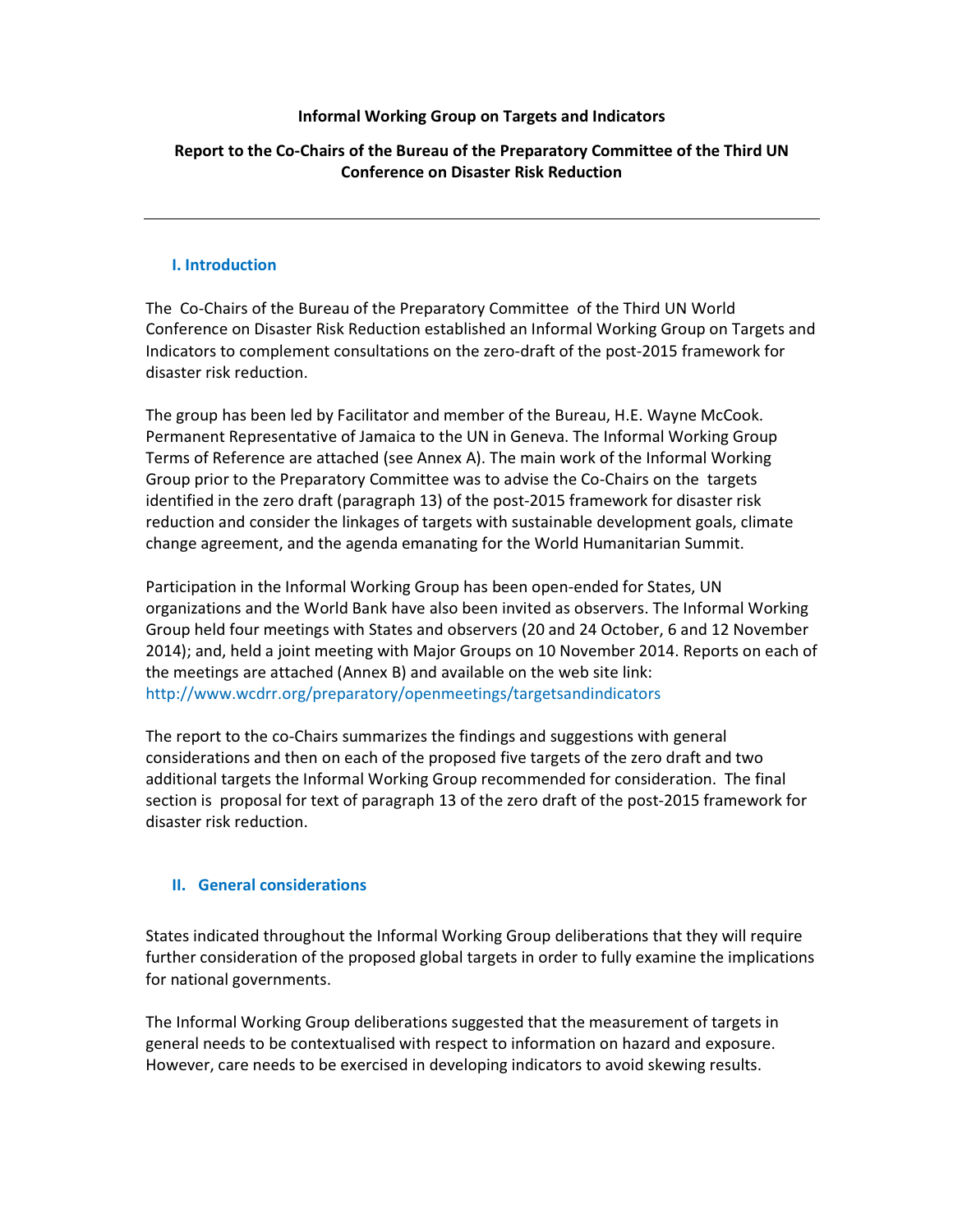The Informal Working Group requested to the Co-Chairs to consider a timeframe of 15 years (i.e. to 2030) for the global targets may be more appropriate in order to align with the post-2015 agenda (sustainable development goals and climate change). This may also have implications for the proposed lifespan of 20 years in the zero draft.

In terms of baselines for targets, the Informal Working Group suggested that they should cover at least the last 10 years preceding the start of any monitoring process. Proposals for the percentages in each of the targets are still to be put forward and consulted on.

Many of the proposed targets tended to be a negative connotation, like reducing mortality and economic losses or damage to facilities as a consequence of disasters. There is scope to consider more optimistic targets, for example around continuing education and health systems. The Informal Working Group asked experts to advise further on options for more positively oriented targets.

More reflection was needed in the proposed targets on the potential impact of slow onset disasters (like drought), and on small scale localized disasters. The Informal Working Group asked experts to advise further on how these can be reflected in global targets and indicators.

Expert views indicated that while, based on current trends, it should be possible to achieve an absolute reduction in disaster mortality in coming years (target 1) this will be more challenging with respect to people affected (target 2) and economic loss (target 3). It is therefore suggested to establish the latter two targets relative to total population for target 2 and GDP for target 3.

# III. Considerations on specific proposed targets

- 1. Reduce disaster mortality by [a given percentage in function of number of hazardous events] by 20[XX];
	- Regarded as relevant and should be included in the list of proposed targets to be presented to the co-Chairs.
	- Recommend absolute mortality figures with missing people taken appropriately into account.
	- Reflect disaggregated data on mortality by age, gender and people with disability as appropriate.
- 2. Reduce the number of affected people by [a given percentage in function of number of hazardous events] by 20[XX];
	- Regarded as relevant and should be included in the list of proposed targets to be presented to the co-Chairs.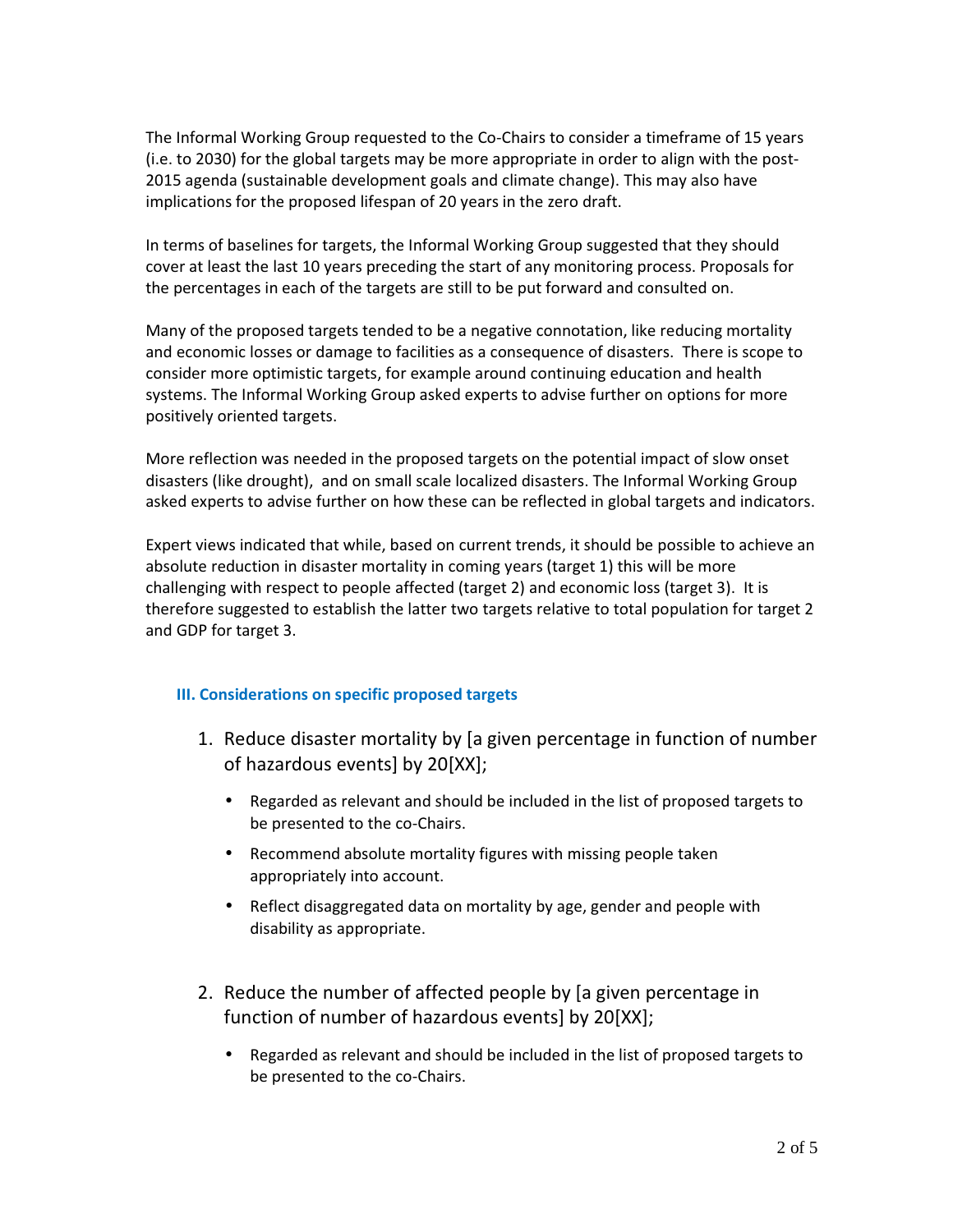- Recommend "affected people" should be measured combining the number of injured people, the number of people evacuated, the number of people relocated, and houses damaged and houses destroyed. Data for these are available in the majority of current disaster loss databases.
- Further discussion and development of categories to define "affected people" will be required. Consideration to be given to people with disaster related diseases. Data on loss of livelihood, loss of livestock, loss of crops could also be considered as appropriate.
- 3. Reduce direct disaster economic loss by [a given percentage in function of number of hazardous events] in relation to the GDP by 20[XX];
	- Regarded as relevant and should be included in the list of proposed targets to be presented to the co-Chairs.
	- Recommend reflection of reduction of direct economic loss in relation to the GDP per country.
	- Direct economic loss should also include livestock and crop losses where data is available.
- 4. Reduce disaster damage to health and educational facilities by [a given percentage in function of number of hazardous events] by 20[XX];
	- Further consultations are required to define the scope of target 4.
	- Education and health facilities are critical infrastructure and their damage due to disasters is commonly available, concrete and verifiable.
	- Consider "disruption" or "closure" instead of "damage".
	- Possibilities to broaden the scope of the target to address other critical infrastructure and facilities such as in the power, transport, telecommunications , water and sanitation sectors.
- 5. Increase number of countries with national and local strategies by [a given percentage] by 20[xx];
	- Further consultations are required to define the scope of target 5.
	- Consider inclusion of climate change adaptation strategies and other relevant sustainable development strategies in order to strengthen coherence with post-2015 agendas.
	- Consider focusing on national strategies with the option for countries to have and report on local strategies.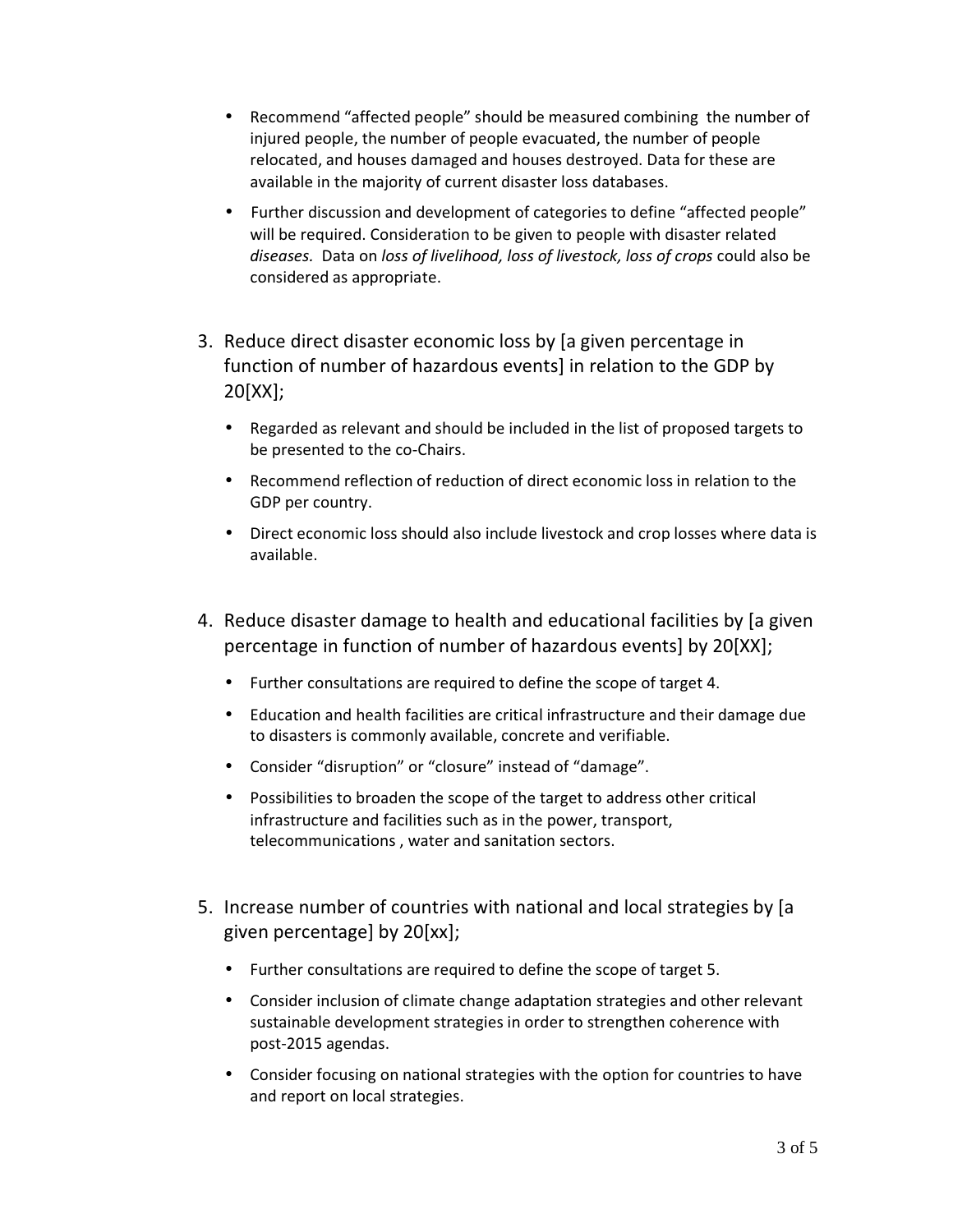- The timeframe can be shorter in this input target, for example by 2020.
- Integrated, multi-hazard risk assessments should be the foundation of national risk strategies.
- Indicators could include the % of population covered by national strategies; numbers of cities and human settlements strategies and plans; the existence of minimum required capacity required; and, every country has a comprehensive disaster risk assessment updated in the [X] years.
- A proposal was suggested:
	- o " To increase the number of countries with national and local disaster risk management strategies as well as integrated multi-hazard risk assessment and assessment of their capacities to manage the identified risk by 20[XX]."
- 6. International cooperation and global partnership;
	- Further consultations are required to define the scope of target on international cooperation and global partnership.
	- Two proposed targets were tabled:
		- o "International cooperation to stimulate the creation and strengthening of national capacities and technology transfer at the regional and subregional levels".
		- o "Increase flow of additional, sustained and predictable means of implementation in particular provisions of financial resources for disaster risk reduction including public investments, technology transfer, capacity building, etc; from developed countries to developing countries by [x percentage of gross national income] per year up to 20[XX]".
- 7. Risk information and early warning;
	- Further consultations are required to define the scope of target risk information and early warning.
	- The new target to present to co-Chairs is:
		- o " To increase the number of people, including vulnerable people, with access to early warning and risk information by [given percentage] by 20[XX]."
	- Early warning systems can be an output of national strategies. Achieving full coverage of early warning systems requires international cooperation.